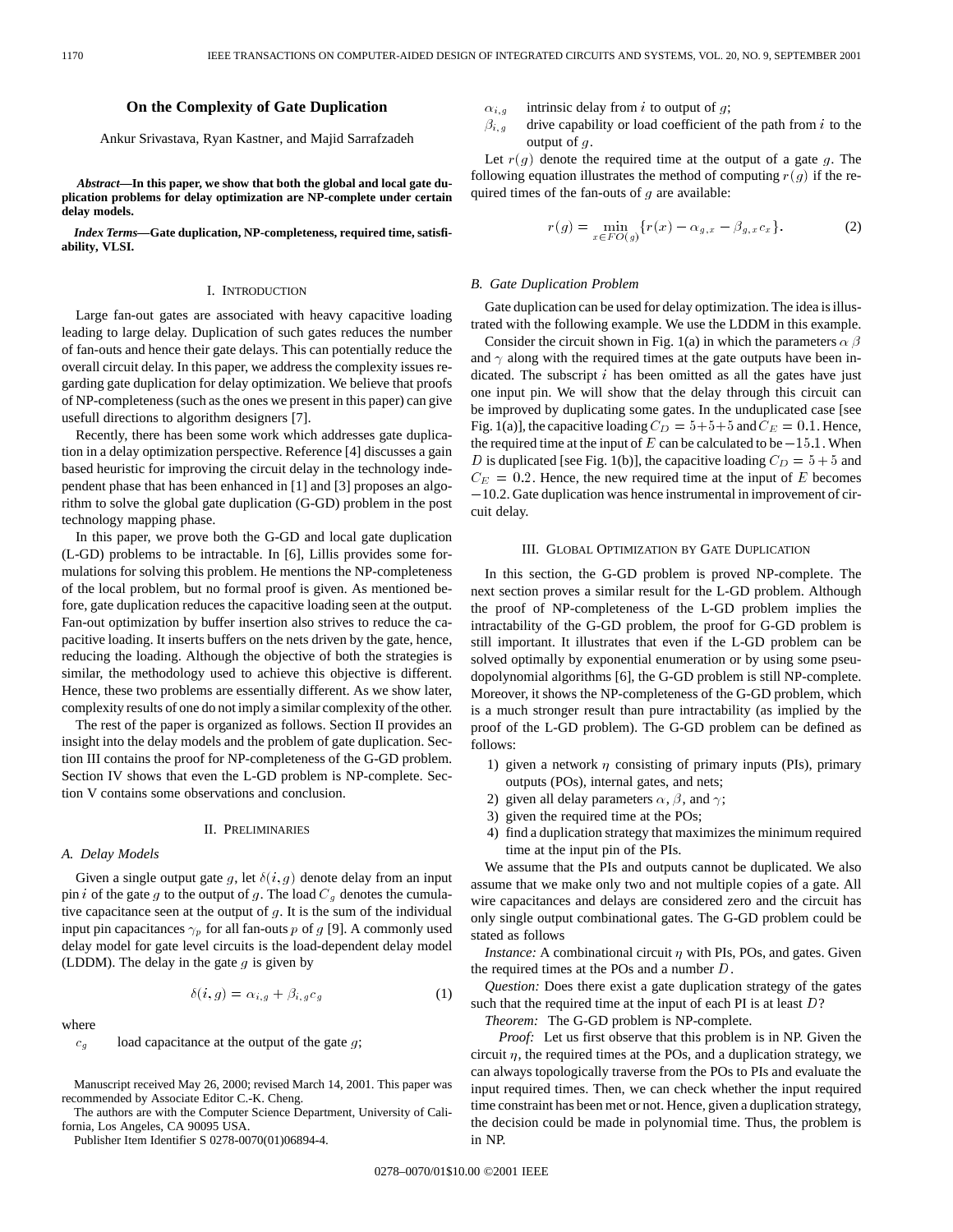

Fig. 1. Delay optimization by gate duplication. (a) Original circuit. (b) Circuit after duplication of D.



Fig. 2. Variable circuit assembly.

In order to prove the NP-completeness, we transform Mono3SAT to an instance of gate duplication problem.

*Mono3SAT:* Set U of variables  $U = x_1, x_2, x_3, \ldots, x_n$  and a set C of conjunctive clauses  $C = C_1, C_2, C_3, \ldots, C_m$ , such that  $|C_j|$  = 3 and each  $C_j$  contains only negated or only unnegated variables [5]. Is there a truth assignment to the  $n$  variables that satisfies  $C$ ?

We transform Mono3SAT to the gate duplication problem. The circuit  $\eta$  that we construct contains two kinds of circuit assemblies: 1) variable circuit assemblies (VCAs)  $n$  and 2) clause circuit assemblies (CCAs) m.

Fig. 2 shows the circuit assembly for a variable  $x_i$ . The subscript i has been dropped from the gate parameters as they are the same for all the input pins. In this assembly, we have a PO that cannot be duplicated. The required time at the PO is given to be three. Using the given parameters,  $\overrightarrow{r_{x_i}}$  and  $\overrightarrow{r_{x'_i}}$  can be calculated to be one. Gates  $\overrightarrow{x_i}$  and  $\overrightarrow{x_i}$ 

correspond to the positive and negative phase of the variable  $x_i$ . Gate  $x_i$  has as many inputs as the number of clauses in which the variable appears as a positive phase. Similarly, gate  $x_i'$  has as many inputs as the number of clauses in which the variable appears as a negative phase. In the final circuit, the gates  $x_i$  and  $x'_i$  will be connected to clauses in which the variable appears as positive and negative phase, respectively.

Fig. 3 shows the clause circuit assembly. Again, there are two kinds of clause gates. It shows the gates that correspond to a positive and negative phase clause, respectively. In the final circuit, these clause gates will be PIs, so they are not fit for duplication. As mentioned before, these clause gates are the drivers of the input signals. By the definition of Mono3SAT, we cannot have any clauses in which both positive and negative phase variables are present.

The final circuit assembly is shown in Fig. 4. There are  $n$  POs and m PIs. The positive and negative phase clauses are connected only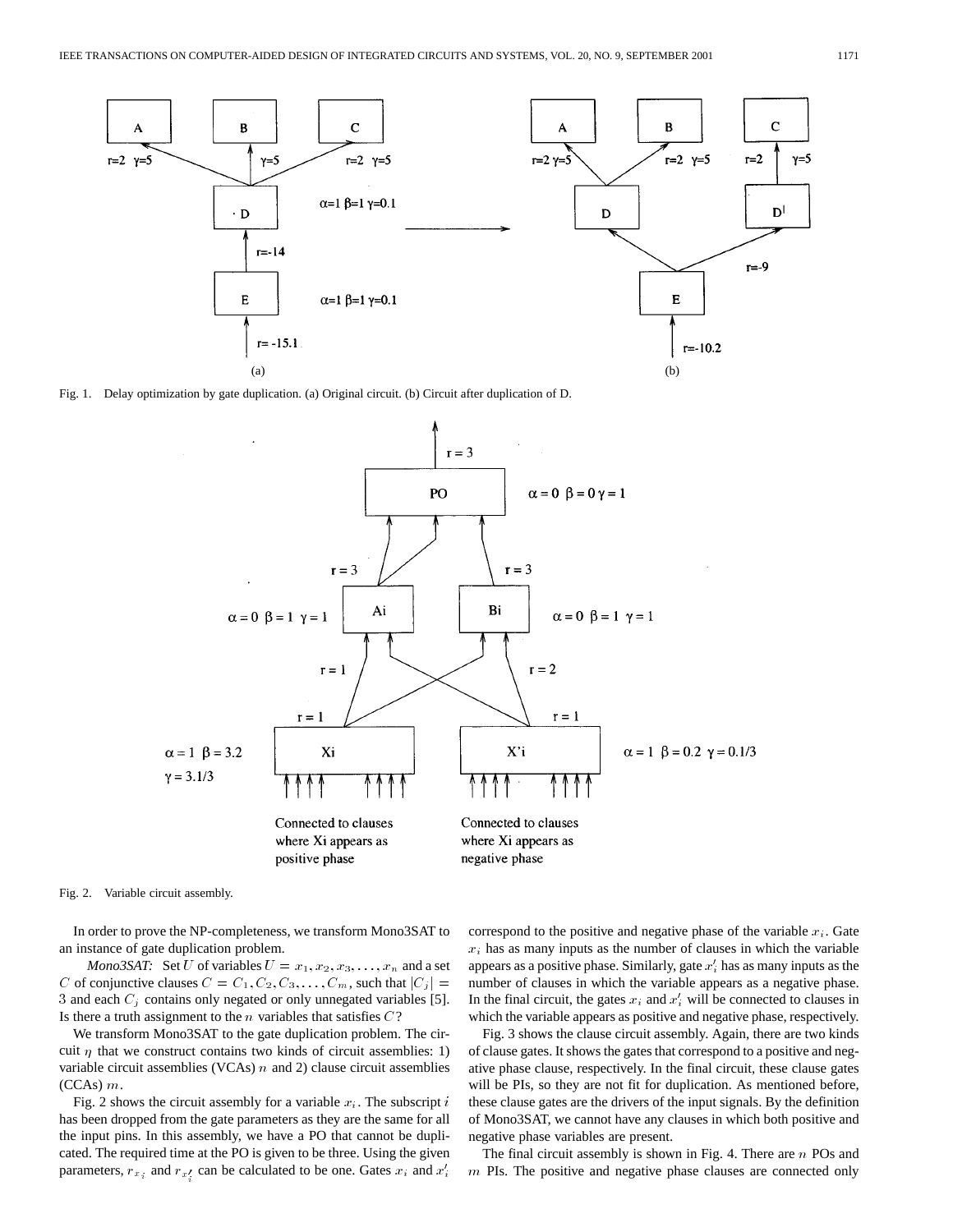

Fig. 3. Clause circuit assembly. (a) Positive phase clause. (b) Negative phase clause.

to the positive and negative phase gates, respectively, of the corresponding VCAs. It must be noted that each clause gate has a fan-out of exactly three. This completes the construction of the circuit  $\eta$ . Let  $D = -11.57$  for this circuit. It is worth noting that this is a polynomial time transformation from Mono3SAT to  $\eta$ .

We show that Mono3SAT is satisfiable iff there exists a duplication strategy of the gates such that the required time constraint for all the PIs of  $\eta$  can be met.

It can be observed from Fig. 2 that gate  $A_i$  can be duplicated. Assignment of **False** to a variable corresponds to duplicating the gate  $A_i$ in the corresponding variable assembly. Similarly, a **True** assignment corresponds to the case in which this gate is not duplicated. Fig. 5(a) and (b) indicates this truth assignment.

The following observations can be made for the above transformation and Table I. When the truth value of a variable is **True**, then the corresponding positive phase gate  $(x_i)$  has a higher required time on the input pin as compared to **False**. On the contrary, when the variable is **True**, then the negative phase gate  $(x_i)$  has a lower required time than **False**. Hence, the required time at the input pin of a gate (positive or negative) is higher when the corresponding variable is assigned a truth value that satisfies the clause gate connected to that gate.

*Only If:* In this section, we prove that if Mono3SAT is satisfiable then there exists a duplication strategy that satisfies the required time constraint. This implies that each clause has at least one literal that evaluates to**True**.

*Positive phase clause:* Fig. 6(a) illustrates the situation in which one of the literals of a positive phase clause is **True**. As shown in Fig. 6(b) let us duplicate all the Xi gates that evaluate to the truth value of **False**. Fig. 6(c) indicates the situation when such gates have been duplicated. Using LDDM, the required time at the PI can be calculated to be

$$
r = -6.4 - \left(0 + 5 * \frac{3.1}{3}\right) = -11.56666. \tag{3}
$$

Hence, the required time constraint is met. When there are more than one literals with truth value **True**, then we can duplicate the gates that have **False** assigned to the corresponding variables and meet the required constraint.

*Negative phase clause:* Fig. 7(a) illustrates the situation in which one of the literals evaluates to **True** (i.e., one of the variables has been assigned the value **False**). As shown in Fig. 7(b), let us duplicate those Xi' gates that have their corresponding variables (not the literal) assigned the value **True**. Fig. 7(c) indicates the situation when such gates have been duplicated. Again, the required time at the input of PI can be calculated to be

$$
r = -0.2 - \left(11.2 + 5 * \frac{0.1}{3}\right) = -11.56666.
$$
 (4)

This meets the required time constraint. When more than one literal has the truth value of **True**, a similar duplication strategy can be used to meet the required time constraint. This proves that when there is a truth assignment to variables that satisfies Mono3SAT, there is a duplication strategy that can meet the required time constraint in  $\eta$ .

*If:* In this section, we prove that MONO3SAT is satisfiable if there exists a duplication strategy which meets the input pin required time constraint.

First, we need to show that if the input pin required times of all the clause gates are met then for all the positive phase clauses there has to be at least one Ai gate in the corresponding VCAs, which is not duplicated. Also in such a case, for all the negative phase clauses, there has to be at least one Ai gate in the corresponding VCAs which is duplicated. In order to prove this, we first show that in positive phase clause, if all of the Ai gates (of the corresponding VCAs) are duplicated then the constraint cannot be met. Also for negative phase clause, if none of the Ai gates in the corresponding VCAs are duplicated, then the constraint cannot be met.

*Positive phase clause :* Consider a clause with all the variables assigned the truth value **False**. Hence, the corresponding Ai gates are duplicated. Only two duplication strategies are worth investigating. Either all or none of the variable gates Xi are duplicated because, theoretically, there are eight possibilities (two for each of the Xi gates). The input pin required time of all the three Xi gates is the same (since all of the corresponding Ai gates have been duplicated). Hence, the required time at the output of the clause gate will increase only if all the Xi gates are duplicated. If one (or two but not all) of the Xi gates is duplicated, it will not change the required time at the output of the clause. However, this will definitely increase the capacitive loading seen by the clause gate. Hence, such a solution will always be worse than the case where none of the Xi gates are duplicated. Thus, we need to investigate only these two cases. Clause gates cannot be duplicated as they are PIs, as shown in Fig. 8(a). When all three are duplicated, then the required time at the PI becomes

$$
r = -5.4 - 6 * \frac{3.1}{3} = -11.6.
$$
 (5)

When none of the gates are duplicated [see Fig. 8(b)], then the required time is

$$
r = -8.6 - \left(\frac{3.1}{3}\right) * 3 = -11.7. \tag{6}
$$

Hence, none of the duplication strategies could meet the required constraint.

*Negative phase clause:* Consider a clause in which none of the Ai gates have been duplicated. Again, we need to investigate only two duplication strategies. Either all three Xi' gates are duplicated or none. When none are duplicated

$$
r = -0.4 - \left(11.2 + \frac{0.1}{3 \times 3}\right) = -11.7\tag{7}
$$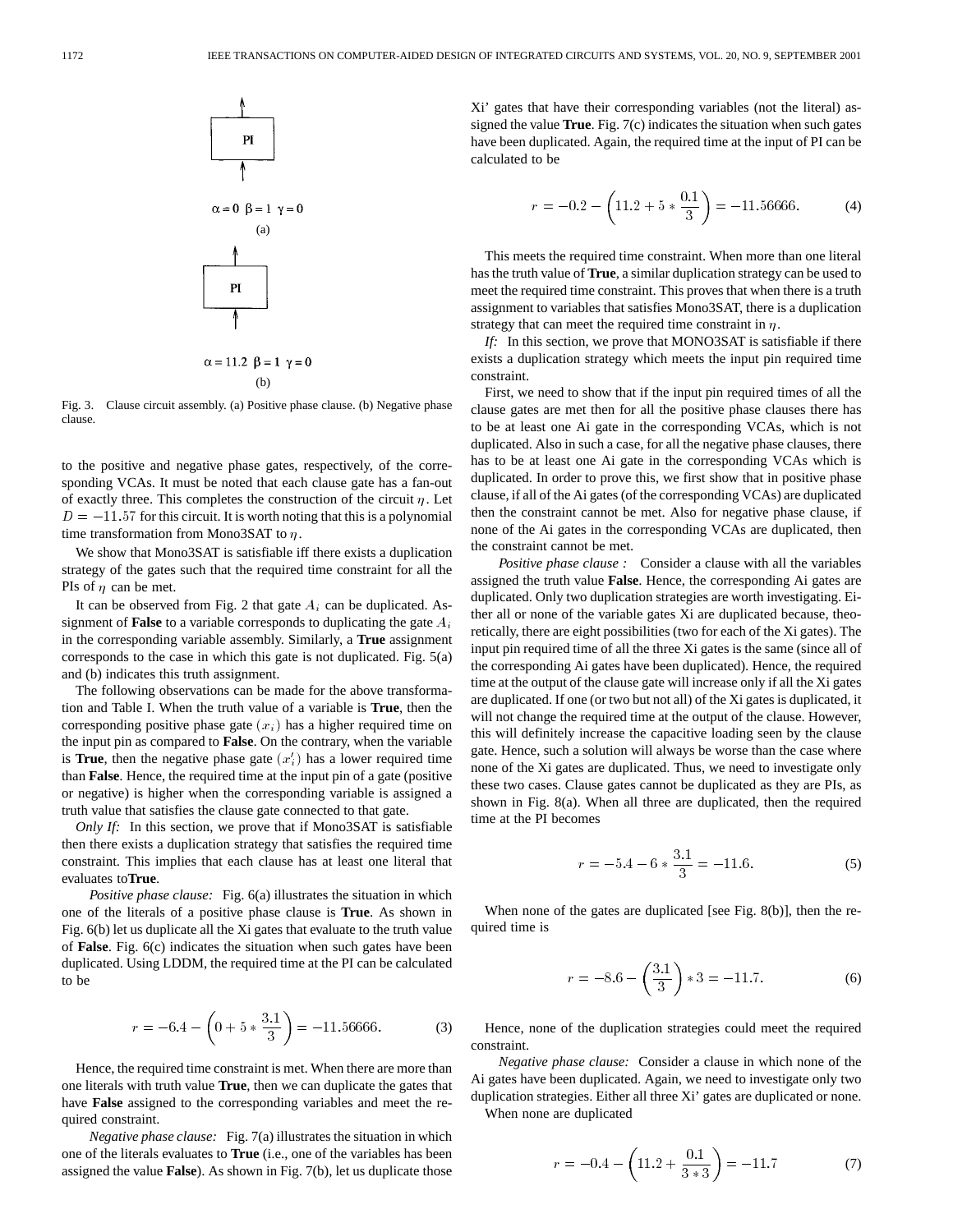

Required time constraint at the PI is -11.57

## Fig. 4. Final circuit.

compared with when all are duplicated

$$
r = -0.2 - \left(11.2 + \frac{0.1}{3 \times 6}\right) = -11.6.
$$
 (8)

Hence, there exists no duplication strategy that can meet the constraint.

What we just showed is the following.

- 1) *Positive Phase Clause:* If all the Ai gates are duplicated, then there does not exist a duplication strategy that can meet the required time constraint. Since we have already shown in the **only if** section that if at least one of the Ai gates is not duplicated, there exists a duplication strategy that meets the constraint. Hence, we can conclude that the input pin required time constraint can be met iff at least one of the Ai gates is not duplicated.
- 2) *Negative Phase Clause:* If all the Ai gates are not duplicated, then there does not exist a duplication strategy which meets the constraint. Since we have already shown in the **only if** section that if at least one of the Ai gates is duplicated, there exists a duplication strategy that meets the required time constraint. Hence, we can conclude that the required time constraint can be met iff at least one of the Ai gates is duplicated.

Thus, if we have a duplication strategy that meets the required time constraint, then for positive phase clauses, pick the variables in which the corresponding Ai gates have not been duplicated and assign them the truth value **TRUE**. This satisfies the clause. For all the positive phase clauses, we will be able to find such a variable so all the clauses get satisfied. For negative phase clauses, pick the variable in which the corresponding Ai gate has been duplicated and assign it **FALSE**. This satisfies the clause. Since for all the negative phase clauses we can find such a variable, all the clauses get satisfied. Hence, we have proved that if there is a duplication strategy that meets the constraint, then we can generate a solution which satisfies MONO3SAT.

This completes the proof of NP-completeness.

Any gate duplication algorithm will have to make at least two decisions on which the final result will depend: 1) decide the gates to be duplicated and 2) decide the fan-outs of the duplicated gates.

In Section IV, we prove that given a duplicated node, the problem of partitioning the set of fan-outs between the original gate and its replica is also NP-complete.

# IV. LOCAL OPTIMIZATION BY GATE DUPLICATION

In this section, we prove the L-GD problem to be NP-complete [2]. Let us first define the L-GD problem:

- 1) given a node *n* and a set of fan-outs that it drives [seeFig. 9(a)];
- 2) given the required times at the input pins of all the fan-outs and all gate delay parameters;
- 3) only gate  $n$  can be duplicated;
- 4) maximize the required time at the input of gate  $n$  using gate duplication.

In the worst case, we will have to look at an exponential number of choices (exponential in the number of fan-outs  $f_n$ ). Here, a choice is defined as a partitioning of the fan-outs between the gate  $n$  and its duplicate  $n'$  [see Fig. 9(b)].

П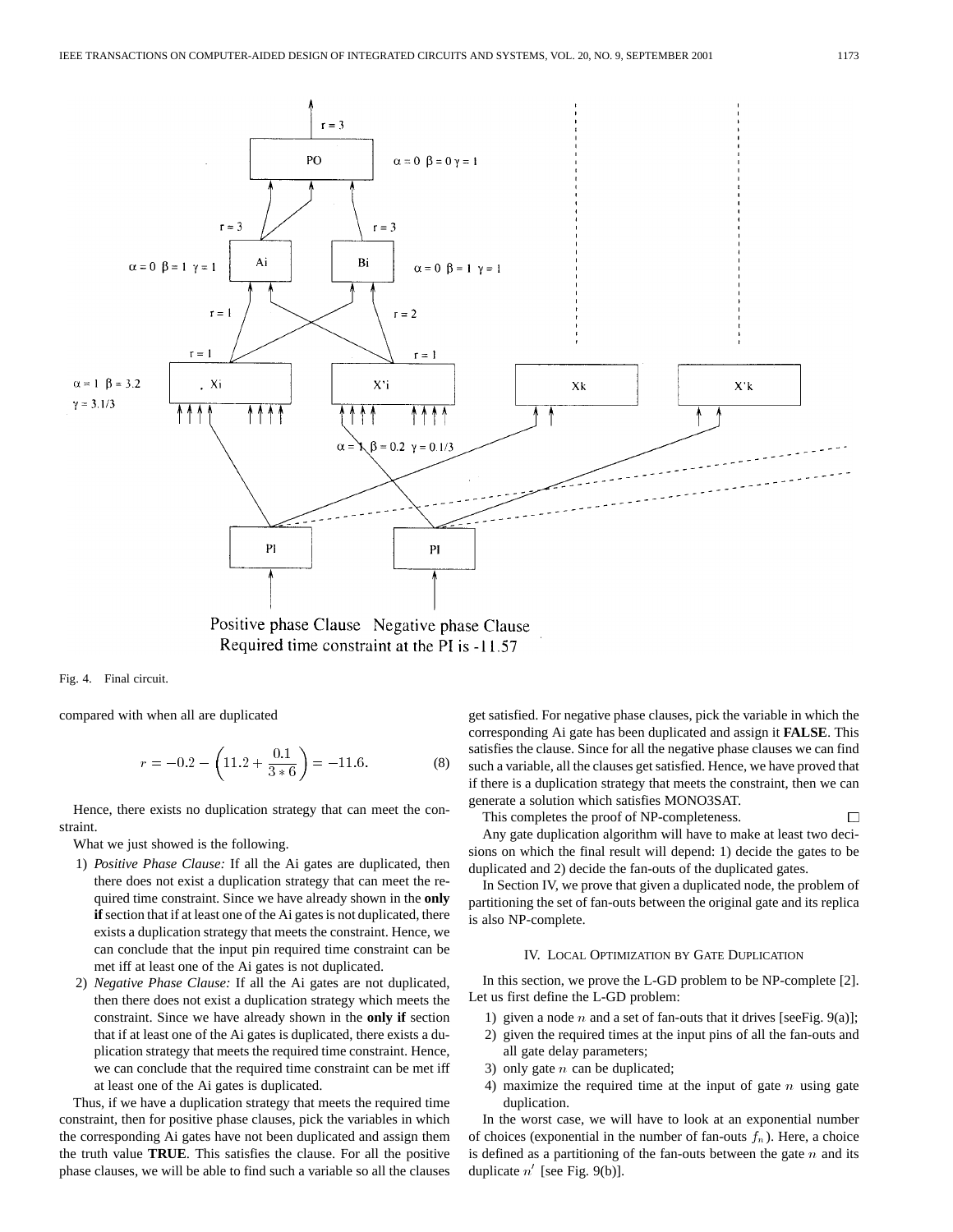

Fig. 5. Truth assignment. (a) Variable is true. (b) Variable is false.

TABLE I ALL POSSIBLE REQUIRED TIMES AT INPUT PINS OF GATES  $x_i$  and  $x'_i$ 

|                  | $A_i$ not duplicated (True) | $A_i$ duplicated (False) |
|------------------|-----------------------------|--------------------------|
| $\boldsymbol{x}$ | -6.4                        |                          |
| $\boldsymbol{x}$ | -11.4                       |                          |

In this section, we prove that the problem of partitioning a set of fan-outs between original and replica for meeting the required time constraint is NP-complete. The L-GD problem can be stated as follows.

*Instance:* Gates  $\overrightarrow{n}$  and  $\overrightarrow{n}$ , where  $\overrightarrow{n}$  is a replica of  $\overrightarrow{n}$  (with common fan-ins). Initially,  $n'$  does not drive any fan-outs. Given the fan-outs of *n* and the required time at their inputs. Given the  $\alpha_{i,n}$ ,  $\beta_{i,n}$ , and  $\gamma_i$  for each input pin i of n (or n'),  $\gamma$  for each fan-out and a number D.

*Question:* Does there exist a partitioning of the fan-outs between n and  $n'$  such that the required time at the input pins of n (and  $n'$ ) is at least D?

*Theorem:* L-GD is NP-complete.

*Proof:* Let us first observe that the problem is in NP. Given a partitioning of fan-outs, the required times at the input pins of  $n$  and  $n'$ can be computed in polynomial time. Then we can check if the required constraint is met. Thus, L-GD is in NP.

To prove the NP-completeness, we transform PARTITION [5] to an instance of L-GD. PARTITION is defined as follows.

*Instance:* Finite set A, a size  $s(a_i) \in Z+$  for each  $a_i \in A$ , and  $\sum_{a_i \in A} s(a_i) = W.$ 

*Question:* Is there a subset  $A' \subseteq A$  such that  $\sum_{a_i \in A'} s(a_i) =$  $\sum_{a_i \in A - A'} s(a_i) = W/2?$ 

We show that the PARTITION decision is TRUE iff there exists a partitioning of fan-outs such that the required time constraint is met.

We transform PARTITION to an instance of L-GD. Let  $n$  and  $n'$ be the two gates [see Fig. 9(b)]. Let the number of fan-outs to be partitioned be the number of elements in  $A$ . All the gates in the circuit instance have exactly one input pin. Henceforth, subscript  $i$  will be dropped from all the circuit parameters  $\alpha_{i,n}$ ,  $\beta_{i,n}$ , and  $\gamma_i$ . The required time at the input pins of all the fan-out gates is zero. Parameter  $\gamma$  (input pin capacitance) of the *i*th fan-out is  $s(a_i)$ . Gates n and n' have  $\alpha = 0, \beta = \beta, \gamma = 0$ . The required time constraint to be met is  $-W\beta/2$ . This completes the transformation. It can be seen that this is a polynomial time transformation.

*Only If:* Given a partition  $A'$  of A such that

$$
\sum_{a_i \in A'} s(a_i) = \frac{W}{2} \tag{9}
$$

we pick each gate  $a_i \in A'$  and connect it to n'. All the other gates are connected to *n*. Capacitive loading of *n'* is  $\sum_{a_i \in A} s(a_i) = W/2$ . So, the required time at the input of  $n'$  and n becomes  $-\beta W/2$ . Hence, the constraint is met.

*If:* Let us assume there exists a partitioning of fan-outs such that the required time constraint is met. We prove that this implies the existence of a partition  $A'$  of A that satisfies (9). First, we show that if the required time constraint is met, the capacitive loading at n and  $n'$  must be =  $W/2$ .

Since the required time constraint is met, the minimum of required times at the input pins of n or n' must be at least  $-W\beta/2$ . Without loss of generality, let us assume that required time at input of  $n$  is less than or equal to n'. The capacitive loading seen by n must be  $\leq W/2$ (else the constraint will not be met). Since the required time at input of  $n'$  is greater than or equal to n, the capacitive loading of  $n'$  must be less than or equal to that of  $n$ . Hence

Capacitive-loading<sub>n</sub> 
$$
\leq \frac{W}{2}
$$
 (10)

Capacitive–loading<sub>n</sub>, 
$$
\leq
$$
Capacitive–loading<sub>n</sub>  $\leq \frac{W}{2}$ . (11)

Since Capacitive loading<sub>n</sub> + Capacitive loading<sub>n</sub>, = W, Capacitive loading<sub>n</sub> = Capacitive loading<sub>n</sub>, =  $W/2$ . Hence, if the required time constraint is met, the capacitive loading of both  $n$ and  $n'$  must be  $W/2$ . Since the fan-out pin capacitances directly corresponds to  $s(a_i)$ , we can create a partition from the fan-outs of n or  $n'$ , which satisfies (9). This completes the proof of NP-completeness.  $\Box$ 

The L-GD problem defined above will have to first decide if the gate  $n$  should be duplicated. If the decision is in favor of duplication, it will have to partition the fan-outs between gates n and  $n'$  (its replica). Since L-GD is NP-complete, most likely the fan-out partitioning problem cannot be solved optimally (in polynomial time). Hence, *L-GD* is also NP-complete.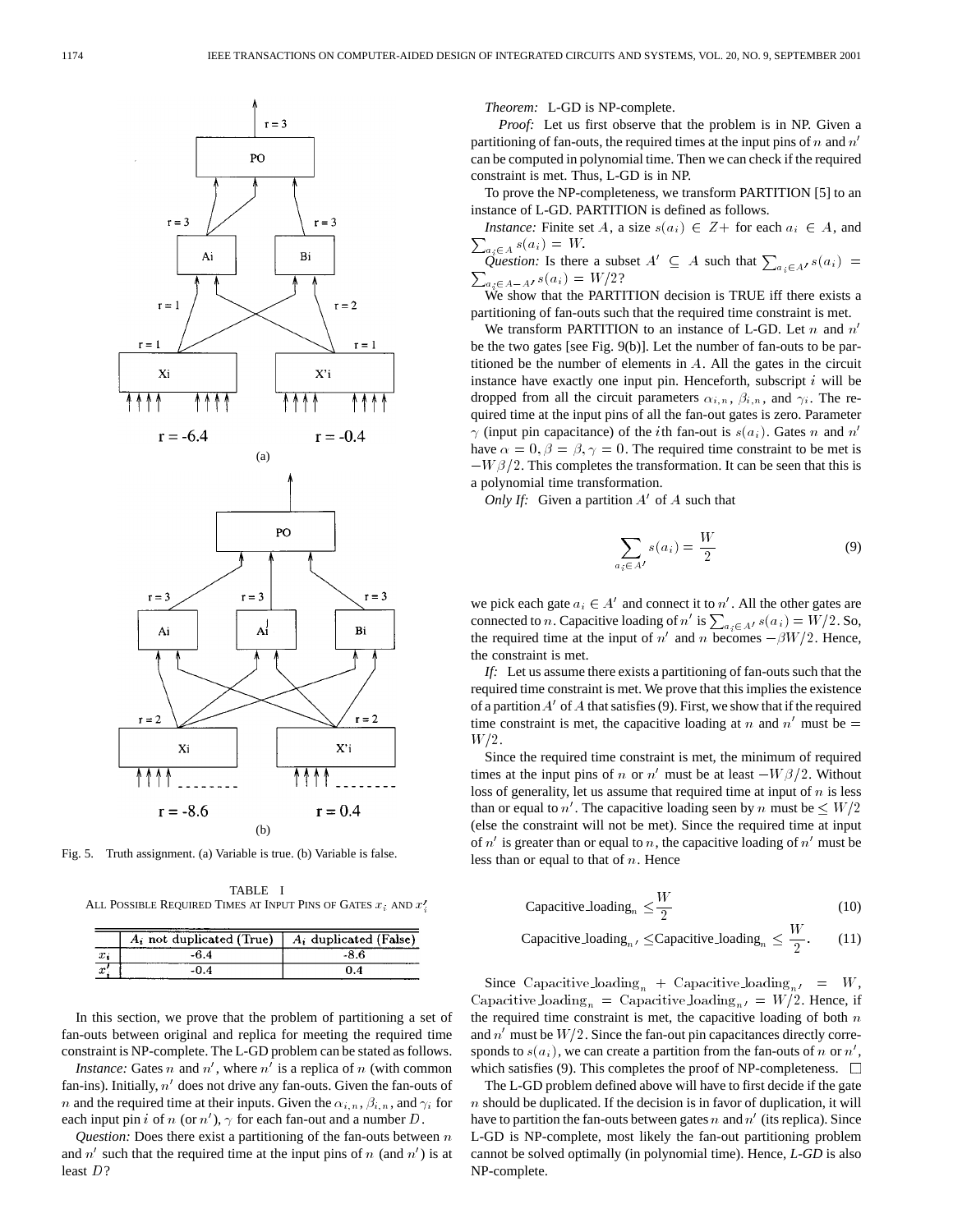

Fig. 6. Duplicating gates to satisfy the constraint (positive phase clause). (a) One literal is true. (b) Duplicate all Xi gates that evaluate to false. (c) Circuit structure after duplication.



Fig. 7. Duplicating gates to satisfy the constraint (negative phase clause). (a) One literal is true. (b) Duplicate all X'i gates that evaluate to false. (c) Circuit structure after duplication.

# V. SOME OBSERVATIONS AND CONCLUSION

The gate duplication problem becomes NP-complete under LDDM. However, if we observe closely, the transformations (both for L-GD and G-GD problems) did not have any different  $\alpha$ ,  $\beta$ , or  $\gamma$ , etc., parameters

for different pins of the same gate. Hence, the problems (both L-GD and G-GD) remain NP-complete even when the delay model is simplified to the following:

$$
\delta_g = \alpha_g + \beta_g c_g. \tag{12}
$$